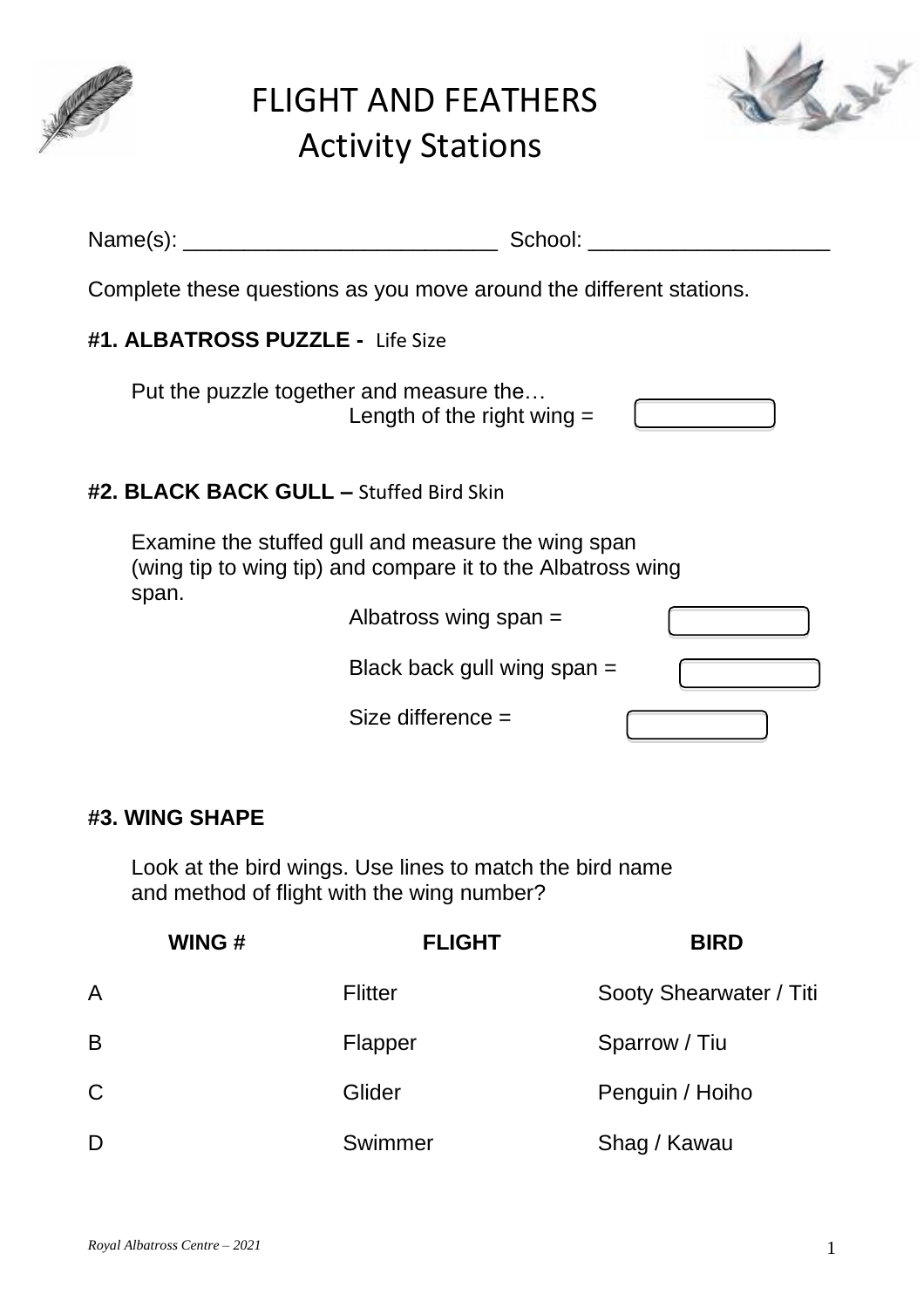## **#4. WIND SPEED**

Measure the wind speed three times during your visit and calculate the average speed. (The instruction sheet is in the windmeter box)

| <b>Time</b>           | <b>Speed</b> |
|-----------------------|--------------|
|                       |              |
|                       |              |
|                       |              |
| <b>TOTAL</b>          |              |
| Average wind          |              |
| speed = $Total / 3$ . |              |

## **#5. WING AEROFOIL**

What direction does the aerofoil go when the curve is on the bottom?

Up *or* Down

### **#6. FEATHERS**

Complete the table

| <b>Type of feather</b>  | <b>Use</b>         | <b>Sketch (time permitting)</b> |
|-------------------------|--------------------|---------------------------------|
| <b>Contour Feathers</b> |                    |                                 |
|                         | Keep the bird warm |                                 |
| <b>Flight Feathers</b>  |                    |                                 |